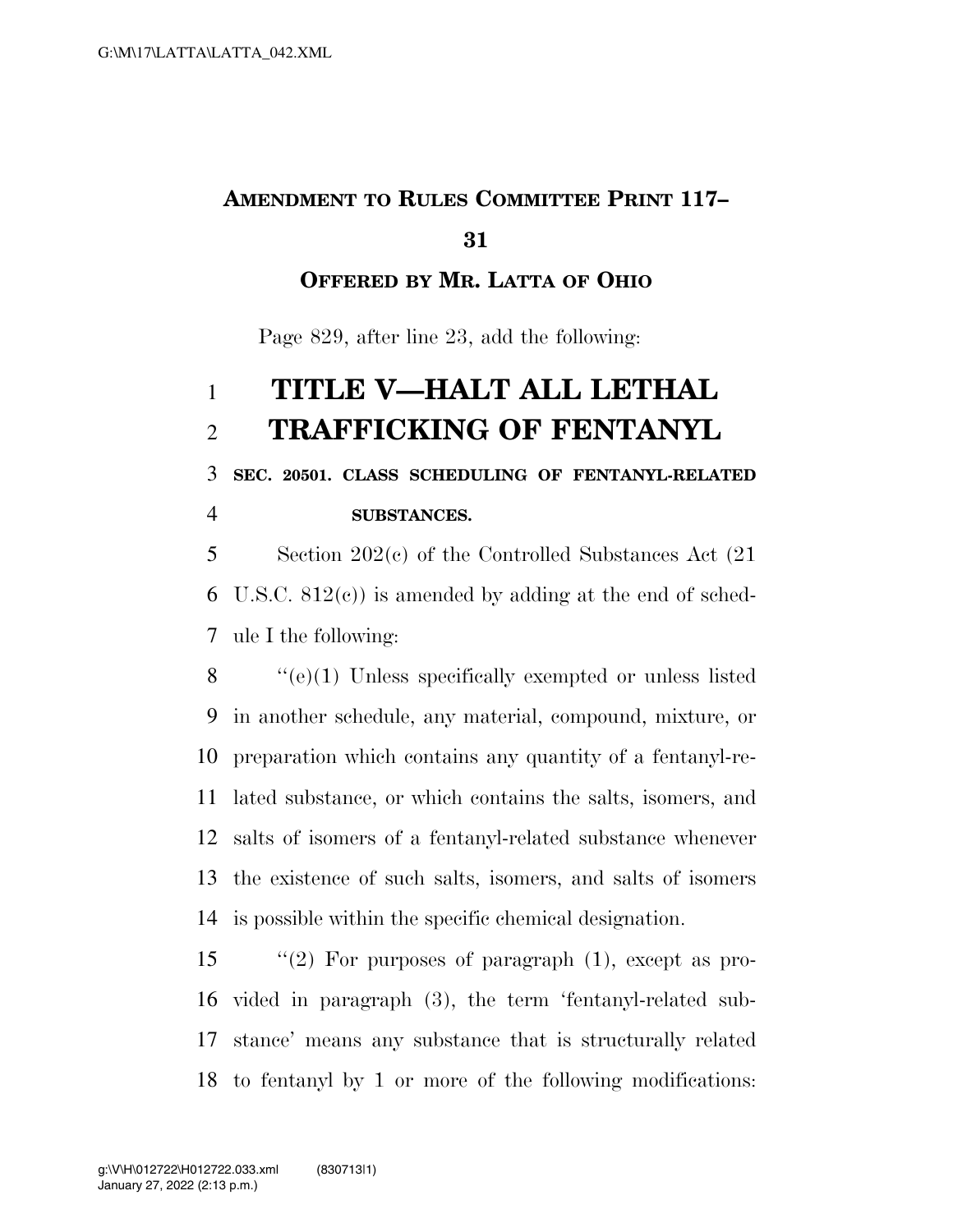| $\mathbf{1}$   | "(A) By replacement of the phenyl portion of                 |
|----------------|--------------------------------------------------------------|
| $\overline{2}$ | the phenethyl group by any monocycle, whether or             |
| 3              | not further substituted in or on the monocycle.              |
| $\overline{4}$ | " $(B)$ By substitution in or on the phenethyl"              |
| 5              | group with alkyl, alkenyl, alkoxyl, hydroxyl, halo,          |
| 6              | haloalkyl, amino, or nitro groups.                           |
| 7              | "(C) By substitution in or on the piperidine                 |
| 8              | ring with alkyl, alkenyl, alkoxyl, ester, ether,             |
| 9              | hydroxyl, halo, haloalkyl, amino, or nitro groups.           |
| 10             | "(D) By replacement of the aniline ring with                 |
| 11             | any aromatic monocycle whether or not further sub-           |
| 12             | stituted in or on the aromatic monocycle.                    |
| 13             | "(E) By replacement of the N-propionyl group                 |
| 14             | with another acyl group.                                     |
| 15             | $\cdot$ (3) A substance that satisfies the definition of the |
| 16             | term 'fentanyl-related substance' in paragraph (2) shall     |
| 17             | nonetheless not be treated as a fentanyl-related substance   |
|                | 18 subject to this schedule if the substance—                |
| 19             | "(A) is controlled by action of the Attorney                 |
| 20             | General under section 201; or                                |
| 21             | "(B) is otherwise expressly listed in a schedule             |
| 22             | other than this schedule.                                    |
| 23             | " $(4)(A)$ The Attorney General may by order publish         |
| 24             | in the Federal Register a list of substances that satisfy    |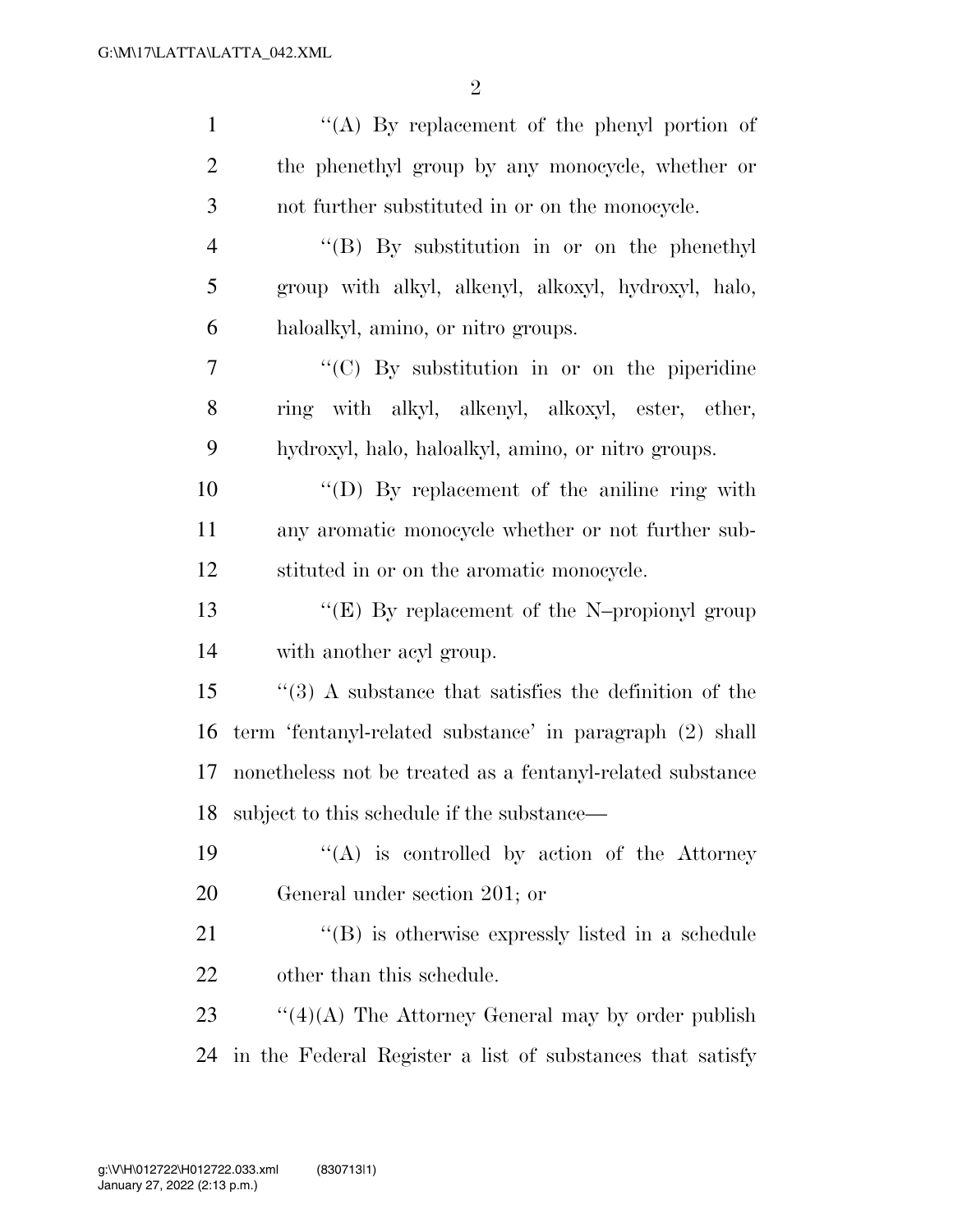the definition of the term 'fentanyl-related substance' in paragraph (2).

 ''(B) The absence of a substance from a list published under subparagraph (A) does not negate the control status of the substance under this schedule if the substance satis- fies the definition of the term 'fentanyl-related substance' 7 in paragraph  $(2)$ .".

### **SEC. 20502. REGISTRATION REQUIREMENTS RELATED TO RESEARCH.**

 (a) ALTERNATIVE REGISTRATION PROCESS FOR SCHEDULE I RESEARCH.—Section 303 of the Controlled Substances Act (21 U.S.C. 823) is amended by adding at the end the following:

 ''(l) SPECIAL PROVISIONS FOR PRACTITIONERS CON- DUCTING CERTAIN RESEARCH WITH SCHEDULE I CON-TROLLED SUBSTANCES.—

17 <sup>''</sup>(1) IN GENERAL.—Notwithstanding subsection (f), a practitioner may conduct research described in paragraph (2) of this subsection with 1 or more schedule I substances in accordance with subpara- graph (A) or (B) of paragraph (3) of this sub-section.

23 "(2) RESEARCH SUBJECT TO EXPEDITED PRO- CEDURES.—Research described in this paragraph is research that—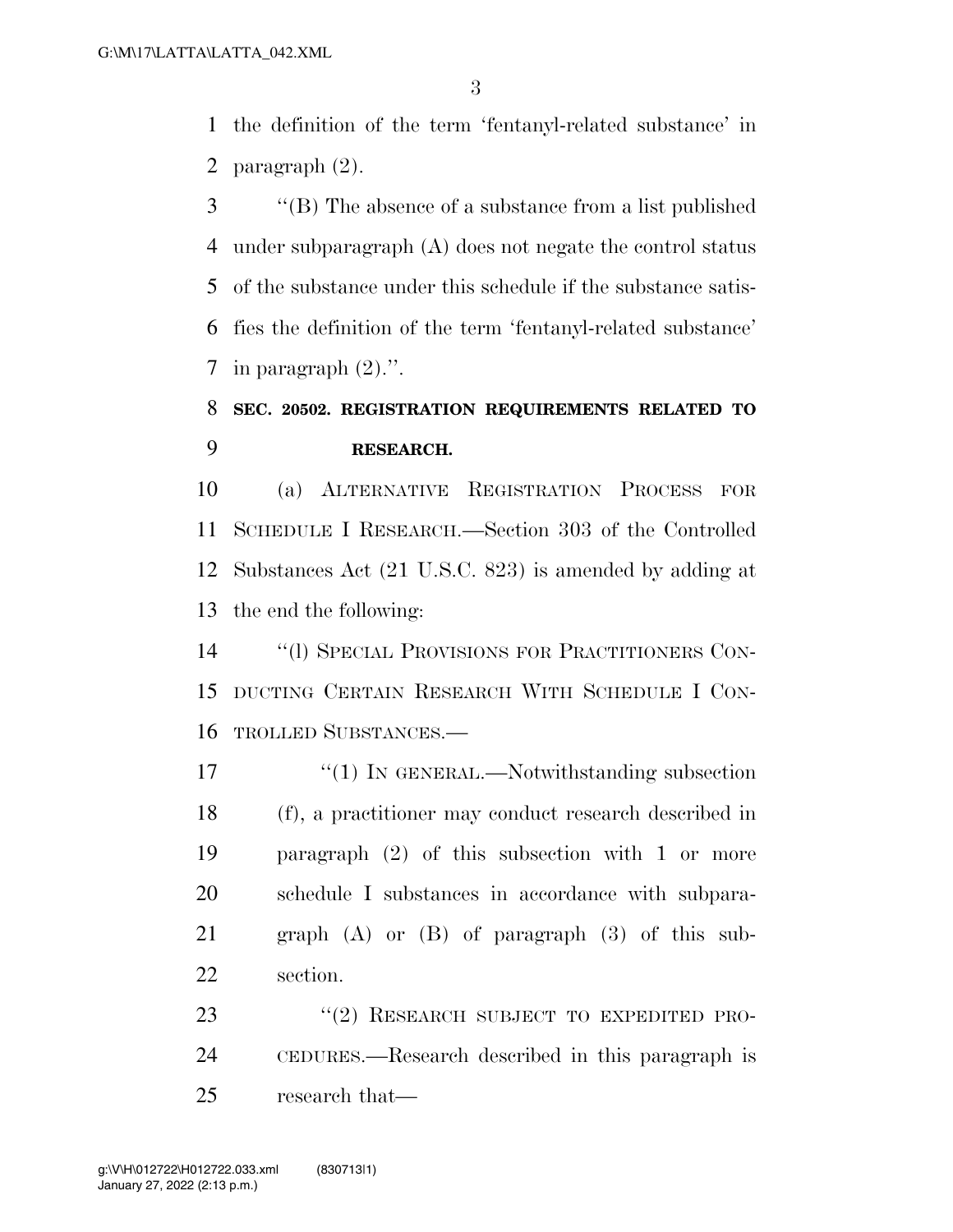| $\mathbf{1}$   | "(A) is with respect to a drug that is the        |
|----------------|---------------------------------------------------|
| $\overline{2}$ | subject of an investigational use exemption       |
| 3              | under section $505(i)$ of the Federal Food, Drug, |
| $\overline{4}$ | and Cosmetic Act; or                              |
| 5              | $\mathrm{``(B)}$ is—                              |
| 6              | "(i) conducted by the Department of               |
| 7              | Health and Human Services or the De-              |
| 8              | partment of Veterans Affairs; or                  |
| 9              | "(ii) funded partly or entirely by a              |
| 10             | grant, contract, cooperative agreement, or        |
| 11             | other transaction from the Department of          |
| 12             | Health and Human Services or the De-              |
| 13             | partment of Veterans Affairs.                     |
| 14             | $``(3)$ EXPEDITED PROCEDURES.—                    |
| 15             | RESEARCHER WITH<br>``(A)<br>A CURRENT             |
| 16             | SCHEDULE I OR II RESEARCH REGISTRATION.—          |
| 17             | "(i) IN GENERAL.—If a practitioner is             |
| 18             | registered to conduct research with a con-        |
| 19             | trolled substance in schedule I or II, the        |
| 20             | practitioner may conduct research under           |
| 21             | this subsection on and after the date that        |
| 22             | is 30 days after the date on which the            |
| 23             | practitioner sends a notice to the Attorney       |
| 24             | General containing the following informa-         |
| 25             | tion, with respect to each substance with         |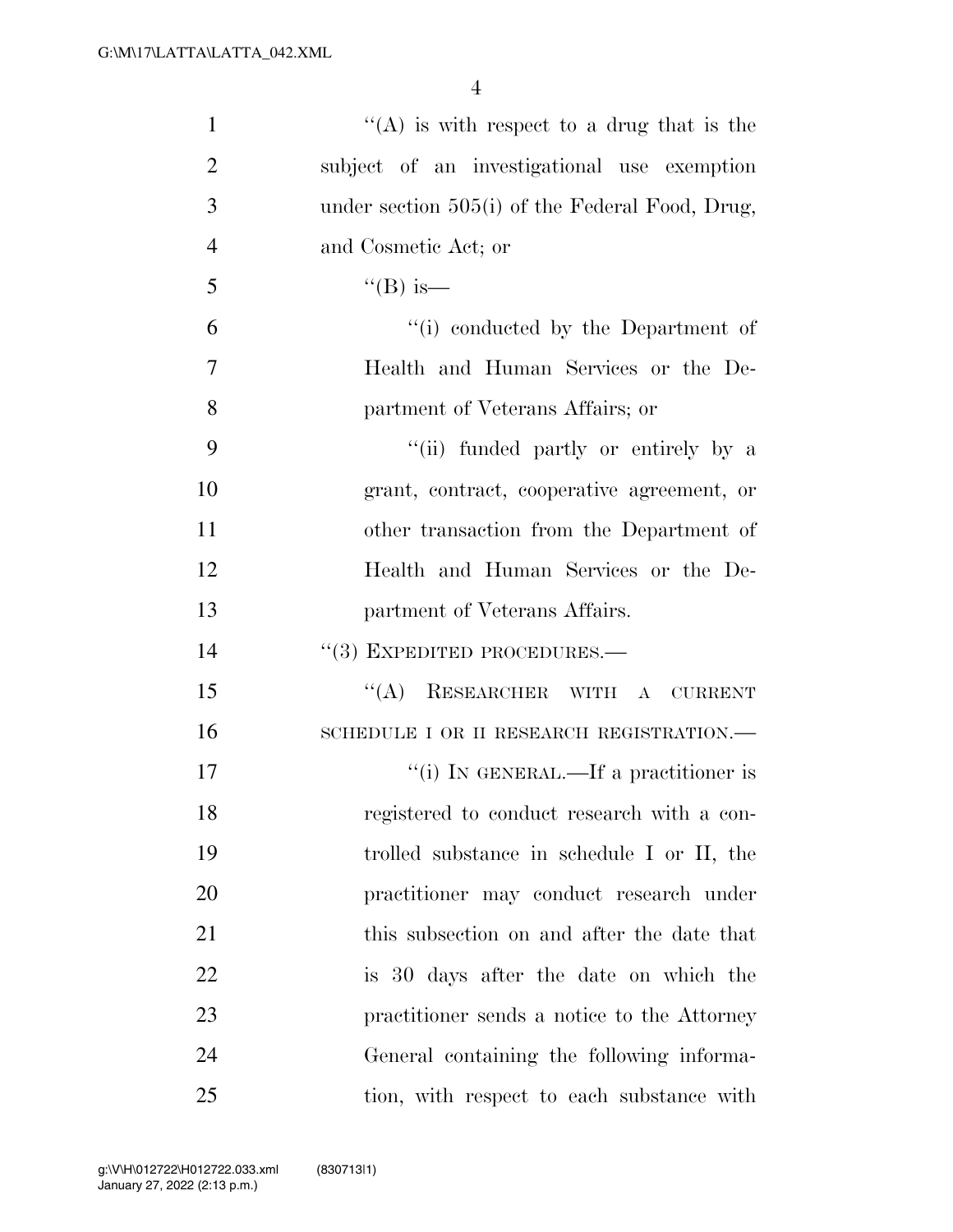| $\mathbf{1}$   | which the practitioner will conduct the re- |
|----------------|---------------------------------------------|
| $\overline{2}$ | search:                                     |
| 3              | $\lq\lq$ (I) The chemical name of the       |
| $\overline{4}$ | substance.                                  |
| 5              | "(II) The quantity of the sub-              |
| 6              | stance to be used in the research.          |
| $\overline{7}$ | "(III) Demonstration that the re-           |
| 8              | search is in the category described in      |
| 9              | paragraph (2), which demonstration          |
| 10             | may be satisfied—                           |
| 11             | "(aa) in the case of a grant,               |
| 12             | contract, cooperative agreement,            |
| 13             | or other transaction, or intra-             |
| 14             | mural research project, by identi-          |
| 15             | fying the sponsoring agency and             |
| 16             | supplying the number of the                 |
| 17             | grant, contract, cooperative                |
| 18             | agreement, other transaction, or            |
| 19             | project; or                                 |
| 20             | "(bb) in the case of an ap-                 |
| 21             | plication under section $505(i)$ of         |
| 22             | the Federal Food, Drug,<br>and              |
| 23             | Cosmetic Act, by supplying the              |
| 24             | application number and the spon-            |
| 25             | sor of record on the application.           |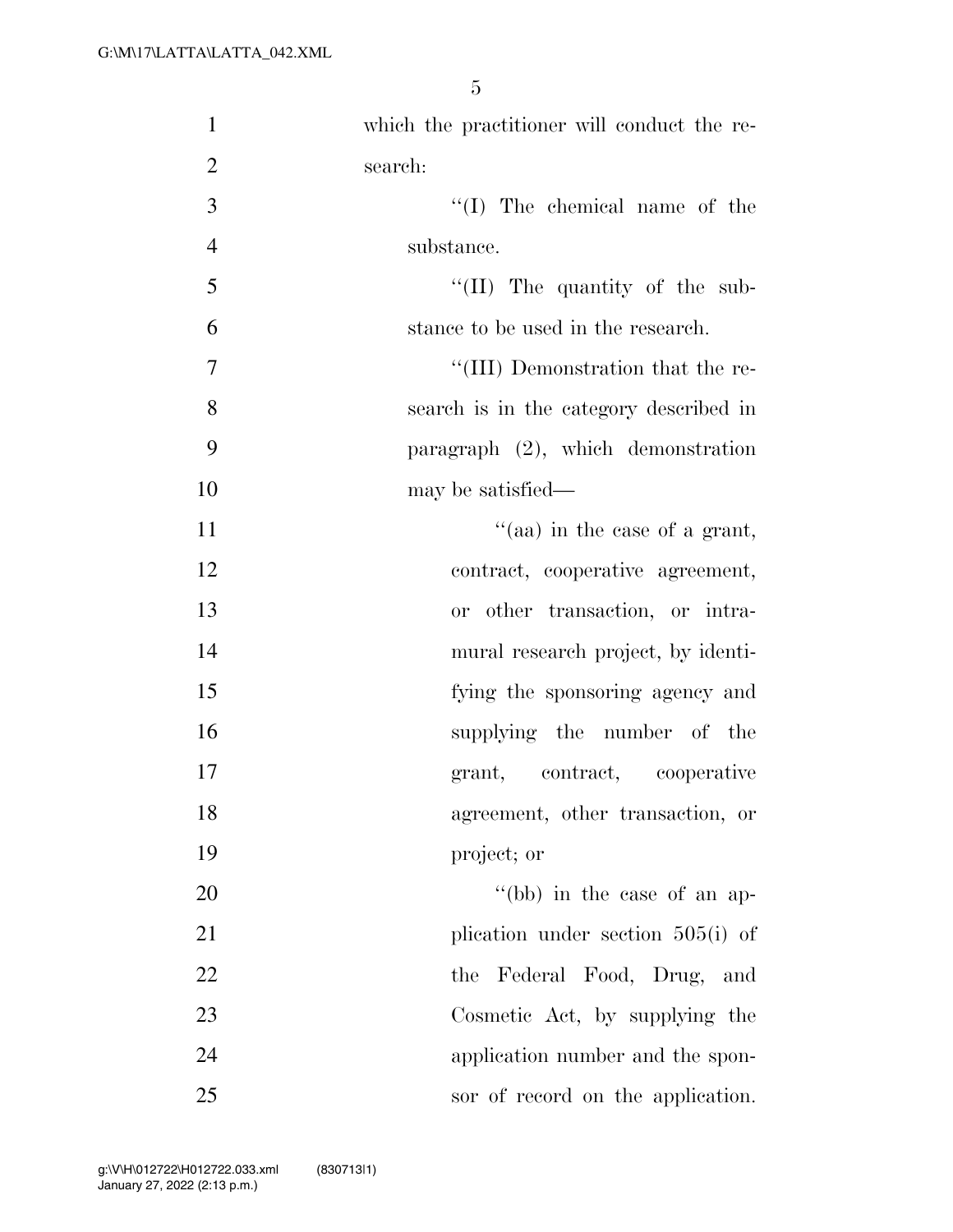| $\mathbf{1}$   | $\lq\lq$ (IV) Demonstration that the re-        |
|----------------|-------------------------------------------------|
| $\overline{2}$ | searcher is authorized to conduct re-           |
| 3              | search with respect to the substance            |
| $\overline{4}$ | under the laws of the State in which            |
| 5              | the research will take place.                   |
| 6              | "(ii) VERIFICATION OF INFORMATION               |
| 7              | BY HHS OR VA.—Upon request from the             |
| 8              | Attorney General, the Secretary of Health       |
| 9              | and Human Services or the Secretary of          |
| 10             | Veterans Affairs, as appropriate, shall         |
| 11             | verify information submitted by an appli-       |
| 12             | cant under clause $(i)(III)$ .                  |
| 13             | "(B) RESEARCHER WITHOUT A CURRENT               |
| 14             | SCHEDULE I OR II RESEARCH REGISTRATION.—        |
| 15             | "(i) IN GENERAL.—If a practitioner is           |
| 16             | not registered to conduct research with a       |
| 17             | controlled substance in schedule I or II,       |
| 18             | the practitioner may send a notice to the       |
| 19             | Attorney General containing the informa-        |
| 20             | tion listed in subparagraph $(A)(i)$ , with re- |
| 21             | spect to each substance with which the          |
| 22             | practitioner will conduct the research.         |
| 23             | "(ii) ATTORNEY GENERAL ACTION.-                 |
| 24             | The Attorney General shall—                     |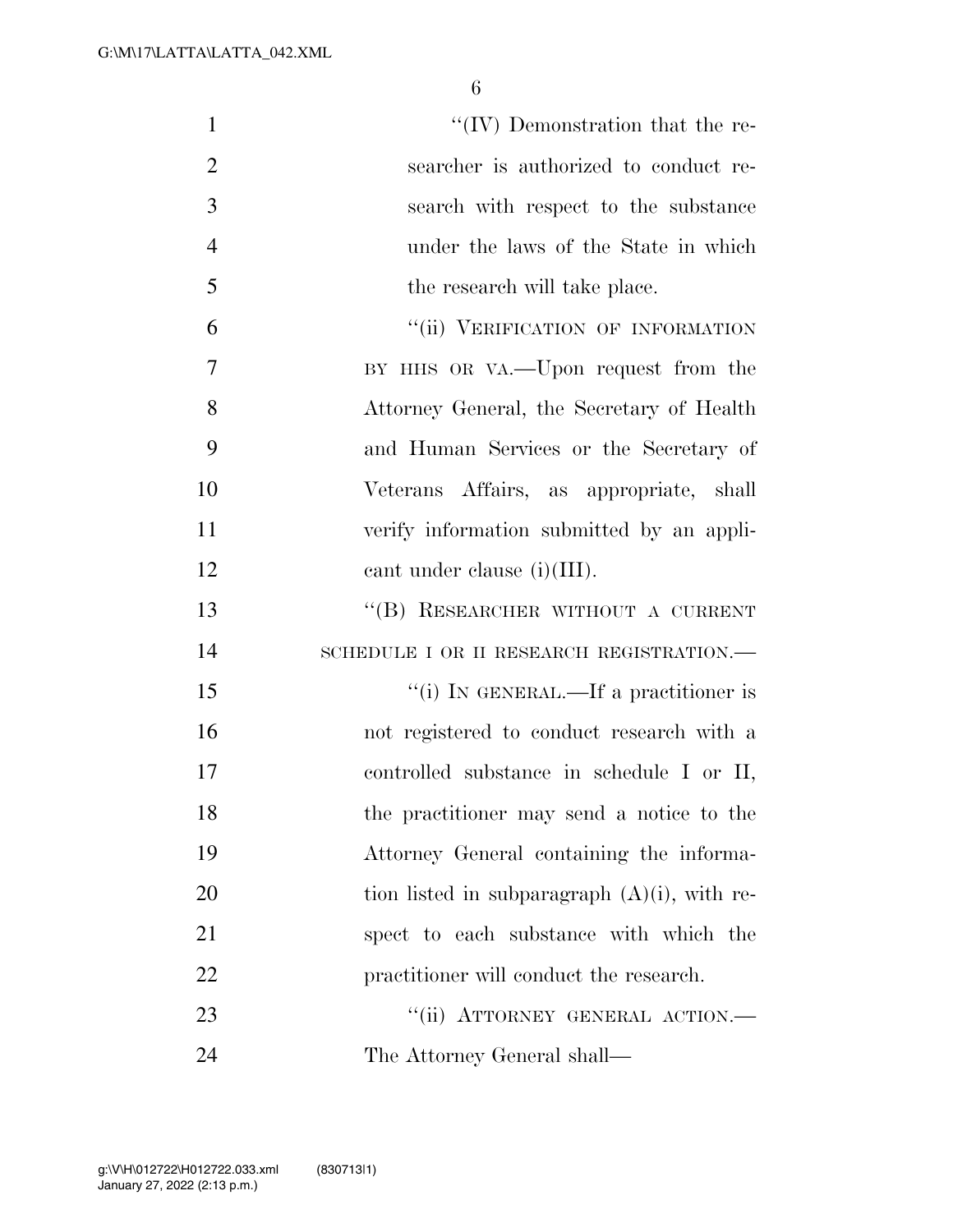| $\mathbf{1}$   | "(I) treat notice received under                    |
|----------------|-----------------------------------------------------|
| $\overline{2}$ | clause (i) as a sufficient application              |
| 3              | for a research registration; and                    |
| $\overline{4}$ | "(II) not later than 45 days of                     |
| 5              | receiving such a notice that contains               |
| 6              | all information required under sub-                 |
| 7              | paragraph $(A)(i)$ —                                |
| 8              | "(aa) register the applicant;                       |
| 9              | or                                                  |
| 10             | "(bb) serve an order to show                        |
| 11             | cause upon the applicant in ac-                     |
| 12             | cordance with section $304(c)$ .                    |
| 13             | "(4) ELECTRONIC SUBMISSIONS.—The Attorney           |
| 14             | General shall provide a means to permit a practi-   |
| 15             | tioner to submit a notification under paragraph (3) |
| 16             | electronically.                                     |
| 17             | "(5) LIMITATION ON AMOUNTS.—A practitioner          |
| 18             | conducting research with a schedule I substance     |
| 19             | under this subsection may only possess the amounts  |
| 20             | of schedule I substance identified in—              |
| 21             | "(A) the notification to the Attorney Gen-          |
| 22             | eral under paragraph $(3)$ ; or                     |
| 23             | $\lq\lq (B)$ a supplemental notification that the   |
| 24             | practitioner may send if the practitioner needs     |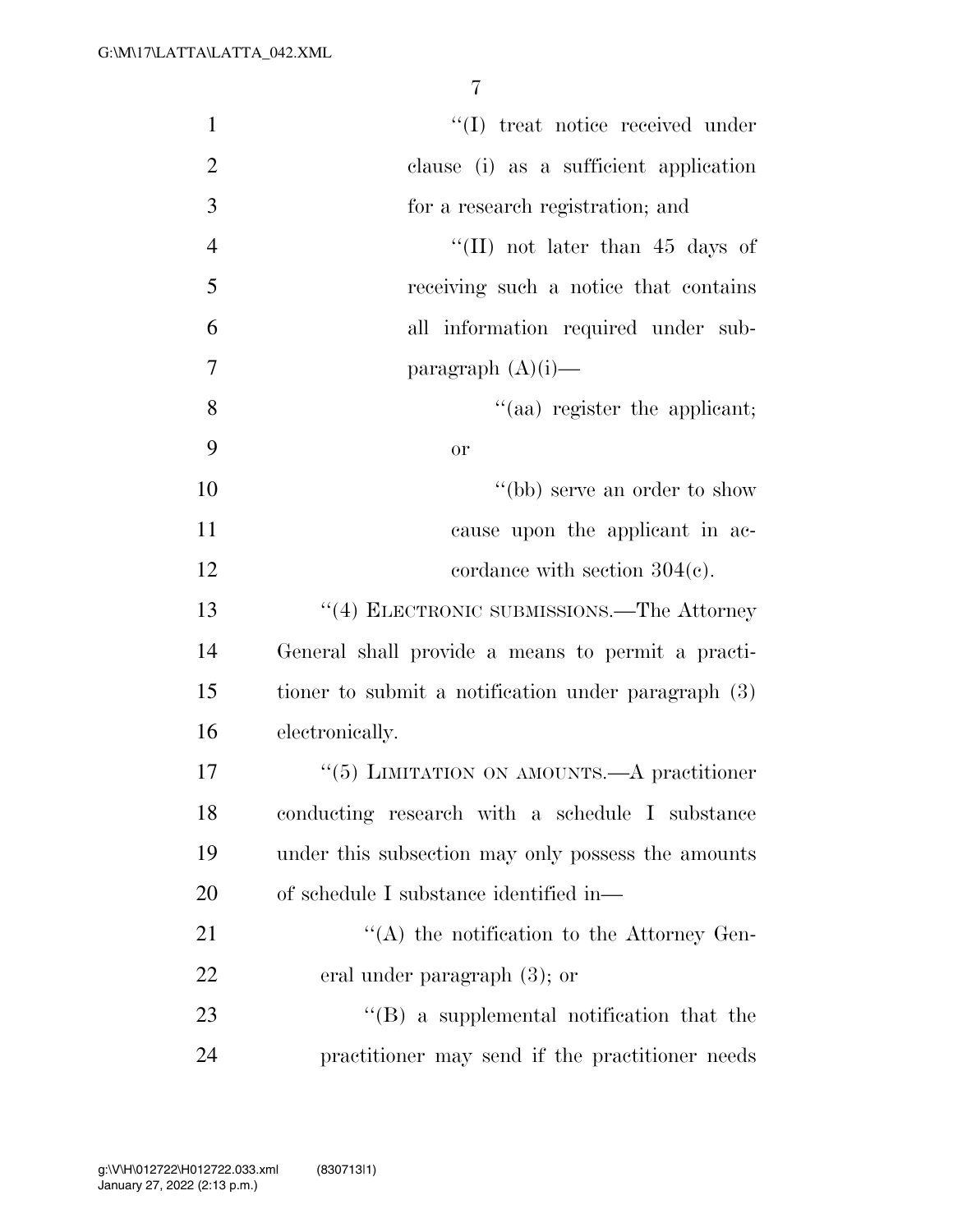| $\mathbf{1}$   | additional amounts for the research, which sup-              |
|----------------|--------------------------------------------------------------|
| $\overline{2}$ | plemental notification shall include—                        |
| 3              | "(i) the name of the practitioner;                           |
| $\overline{4}$ | "(ii) the additional quantity needed of                      |
| 5              | the substance; and                                           |
| 6              | "(iii) an attestation that the research                      |
| 7              | to be conducted with the substance is con-                   |
| 8              | sistent with the scope of the research that                  |
| 9              | was the subject of the notification under                    |
| 10             | paragraph (3).                                               |
| 11             | "(6) IMPORTATION AND EXPORTATION<br>$RE-$                    |
| 12             | QUIREMENTS NOT AFFECTED.—Nothing in this sub-                |
| 13             | section alters the requirements of part A of title III,      |
| 14             | regarding the importation and exportation of con-            |
| 15             | trolled substances.".                                        |
| 16             | (b) SEPARATE REGISTRATIONS NOT REQUIRED FOR                  |
| 17             | ADDITIONAL RESEARCHER IN SAME INSTITUTION.-Sec-              |
|                | 18 tion $302(e)$ of the Controlled Substances Act (21 U.S.C. |
| 19             | $822(e)$ ) is amended by adding at the end the following:    |
| 20             | $\lq(4)$ An agent or employee of a research insti-           |
| 21             | tution that is conducting research with a controlled         |
| 22             | substance if—                                                |
| 23             | $\lq\lq$ the agent or employee is acting with-               |
| 24             | in the scope of the professional practice of the             |
| 25             | agent or employee;                                           |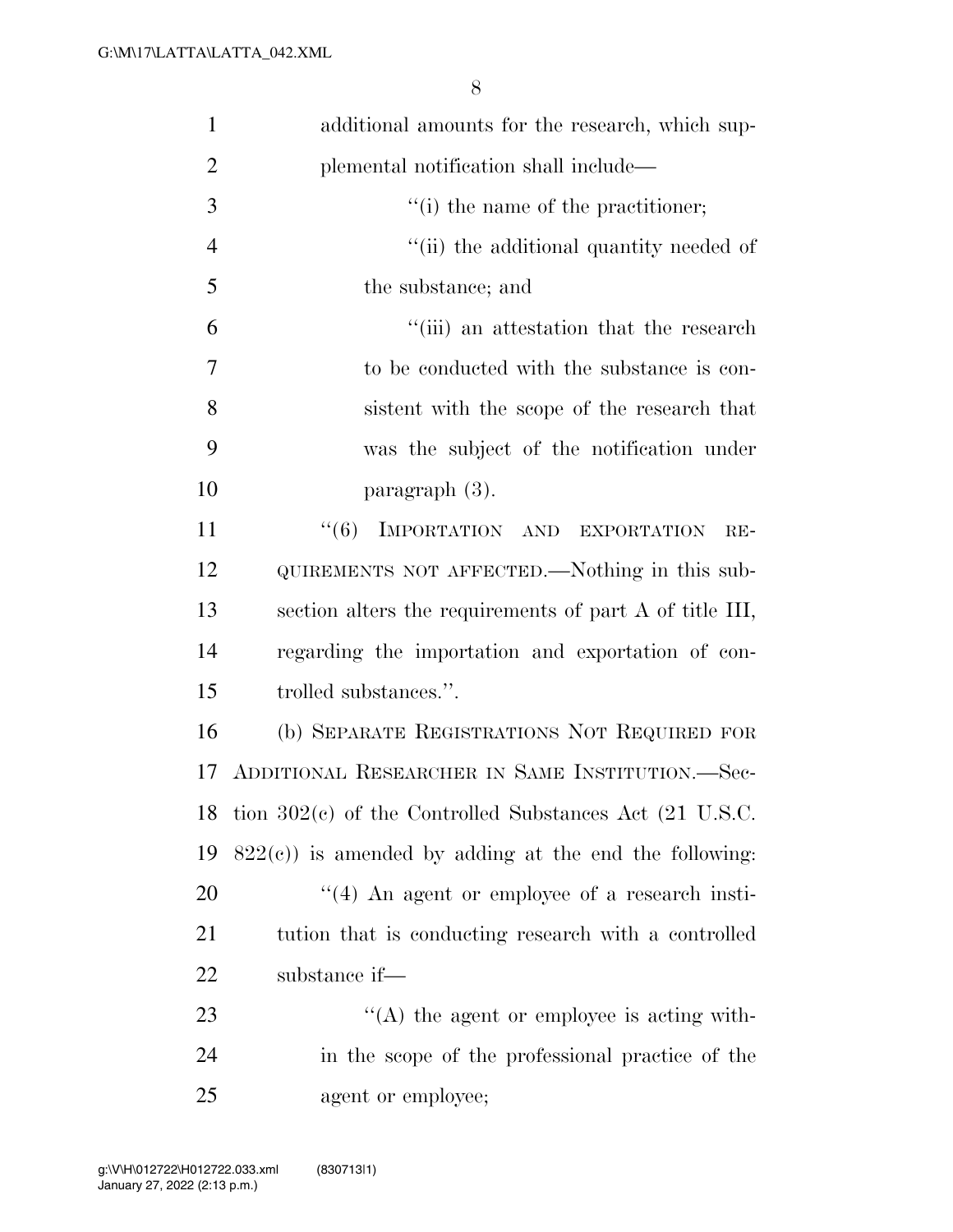| $\mathbf{1}$   | $\lq\lq (B)$ another agent or employee of the in-     |
|----------------|-------------------------------------------------------|
| $\overline{2}$ | stitution is registered to conduct research with      |
| 3              | a controlled substance in the same schedule;          |
| $\overline{4}$ | $\cdot\cdot$ (C) the researcher who is so registered— |
| 5              | "(i) informs the Attorney General of                  |
| 6              | the name, position title, and employing in-           |
| 7              | stitution of the agent or employee who is             |
| 8              | not separately registered;                            |
| 9              | "(ii) authorizes that agent or em-                    |
| 10             | ployee to perform research under the reg-             |
| 11             | istration of the registered researcher; and           |
| 12             | "(iii) affirms that any act taken by                  |
| 13             | that agent or employee involving a con-               |
| 14             | trolled substance shall be attributable to            |
| 15             | the registered researcher, as if the re-              |
| 16             | searcher had directly committed the act,              |
| 17             | for purposes of any proceeding under sec-             |
| 18             | tion $304(a)$ to suspend or revoke the reg-           |
| 19             | istration of the registered researcher; and           |
| 20             | "(D) the Attorney General does not, within            |
| 21             | 30 days of receiving the information, authoriza-      |
| 22             | tion, and affirmation described in subparagraph       |
| 23             | (C), refuse, for a reason listed in<br>section        |
| 24             | $304(a)$ , to allow the agent or employee to pos-     |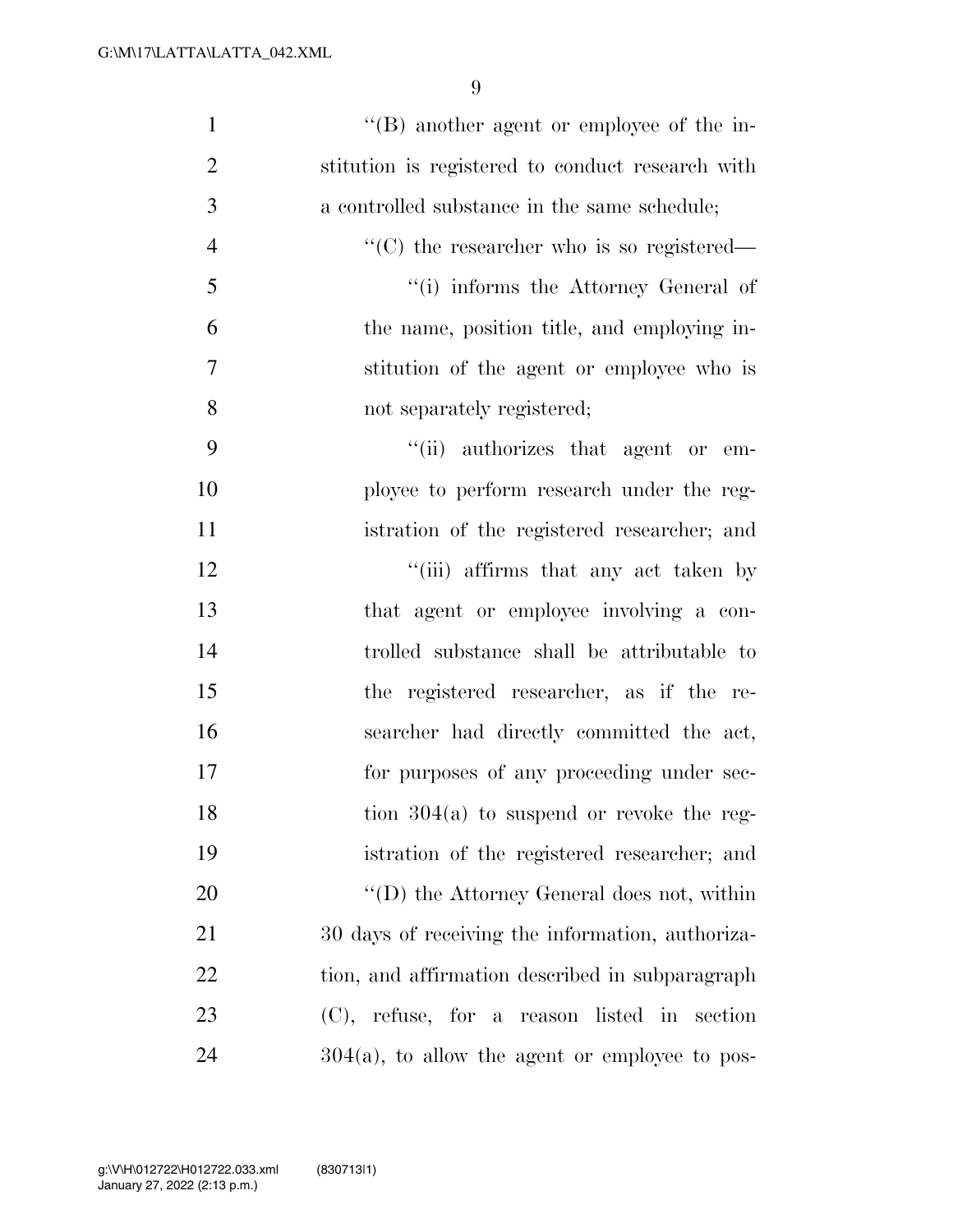sess the substance without a separate registra-tion.''.

 (c) SINGLE REGISTRATION FOR RELATED RESEARCH SITES.—Section 302(e) of the Controlled Substances Act (21 U.S.C. 822(e)) is amended by adding at the end the following:

 "(3)(A) Notwithstanding paragraph (1), a person registered to conduct research with a controlled substance under section 303(f) may conduct the research under a single registration if—

11 ''(i) the research occurs exclusively on sites all of which are—

13 ''(I) within the same city or county; and  $\langle (II) \rangle$  under the control of the same institu- tion, organization, or agency; and  $\frac{1}{10}$  before commencing the research, the re-searcher notifies the Attorney General of each site

where—

''(I) the research will be conducted; or

20  $\text{``(II)}$  the controlled substance will be 21 stored or administered.

 ''(B) A site described in subparagraph (A) shall be included in a registration described in that subparagraph only if the researcher has notified the Attorney General of the site—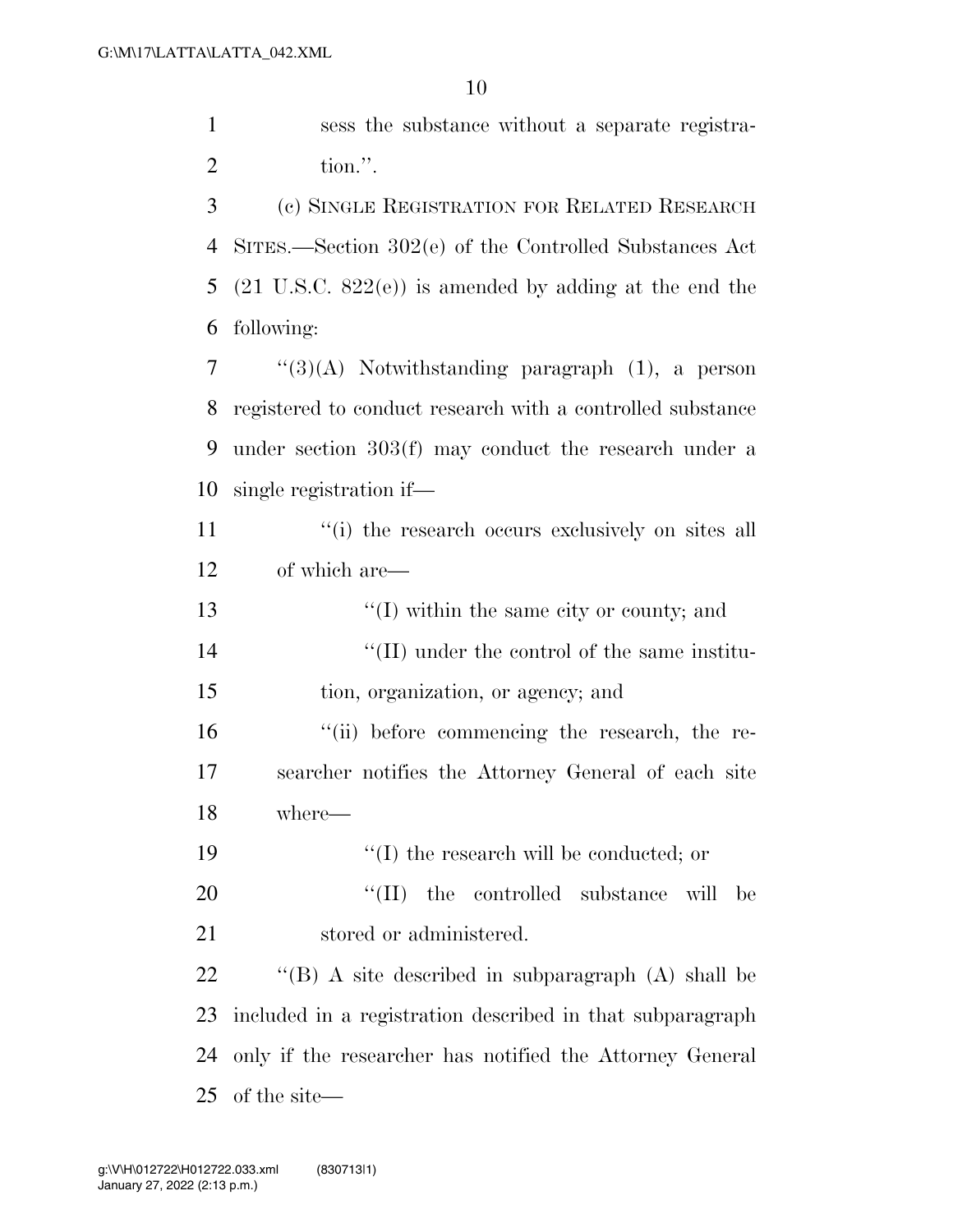| $\mathbf{1}$   | "(i) in the application for the registration; or                       |
|----------------|------------------------------------------------------------------------|
| $\overline{2}$ | "(ii) before the research is conducted, or before                      |
| 3              | the controlled substance is stored or administered, at                 |
| $\overline{4}$ | the site.                                                              |
| 5              | $\lq\lq$ <sup>(C)</sup> The Attorney General may, in consultation with |
| 6              | the Secretary, issue regulations addressing, with respect              |
| 7              | to research sites described in subparagraph $(A)$ —                    |
| 8              | "(i) the manner in which controlled substances                         |
| 9              | may be delivered to the research sites;                                |
| 10             | "(ii) the storage and security of controlled sub-                      |
| 11             | stances at the research sites;                                         |
| 12             | "(iii) the maintenance of records for the re-                          |
| 13             | search sites; and                                                      |
| 14             | "(iv) any other matters necessary to ensure ef-                        |
| 15             | fective controls against diversion at the research                     |
| 16             | sites.".                                                               |
| 17             | (d) NEW INSPECTION NOT REQUIRED IN CERTAIN                             |
| 18             | SITUATIONS.—Section 302(f) of the Controlled Sub-                      |
| 19             | stances Act $(21 \text{ U.S.C. } 822(f))$ is amended—                  |
| 20             | (1) by striking "(f) The" and inserting " $(f)(1)$                     |
| 21             | The"; and                                                              |
| 22             | $(2)$ by adding at the end the following:                              |
| 23             | " $(2)(A)$ If a person is registered to conduct research               |
| 24             | with a controlled substance and applies for a registration,            |
| 25             | or for a modification of a registration, to conduct research           |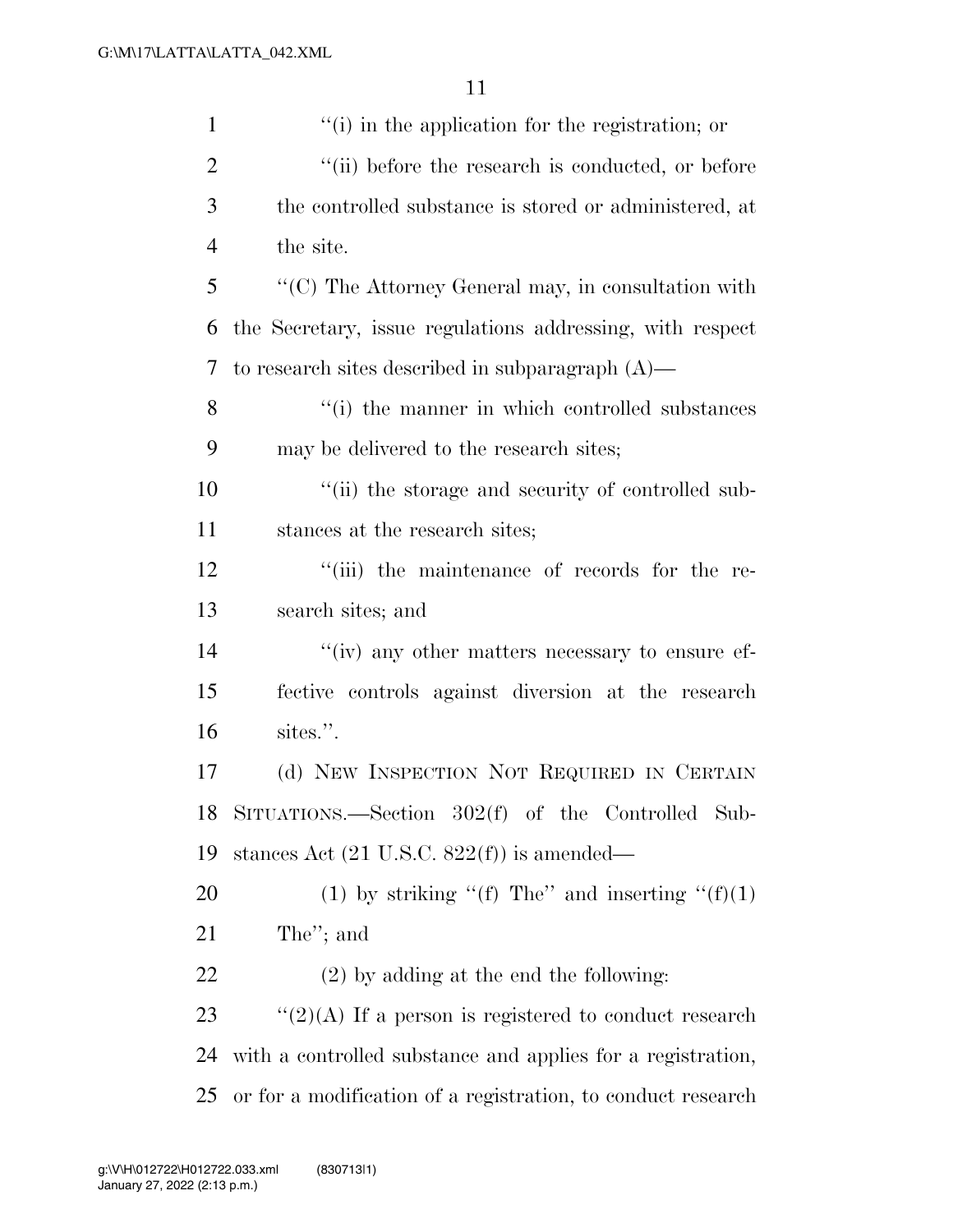with a second controlled substance that is in the same schedule as the first controlled substance, or is in a sched- ule with a higher numerical designation than the schedule of the first controlled substance, a new inspection by the Attorney General of the registered location is not required. ''(B) Nothing in subparagraph (A) shall prohibit the Attorney General from conducting an inspection that the Attorney General determines necessary to ensure that a registrant maintains effective controls against diversion.''. (e) CONTINUATION OF RESEARCH ON SUBSTANCES NEWLY ADDED TO SCHEDULE I.—Section 302 of the Controlled Substances Act (21 U.S.C. 822) is amended by adding at the end the following:

 ''(h) CONTINUATION OF RESEARCH ON SUBSTANCES NEWLY ADDED TO SCHEDULE I.—If a person is con- ducting research on a substance when the substance is added to schedule I, and the person is already registered to conduct research with a controlled substance in sched-ule I—

 $\frac{1}{20}$  (1) not later than 90 days after the scheduling of the newly scheduled substance, the person shall submit a completed application for registration or modification of existing registration, to conduct re-search on the substance, in accordance with regula-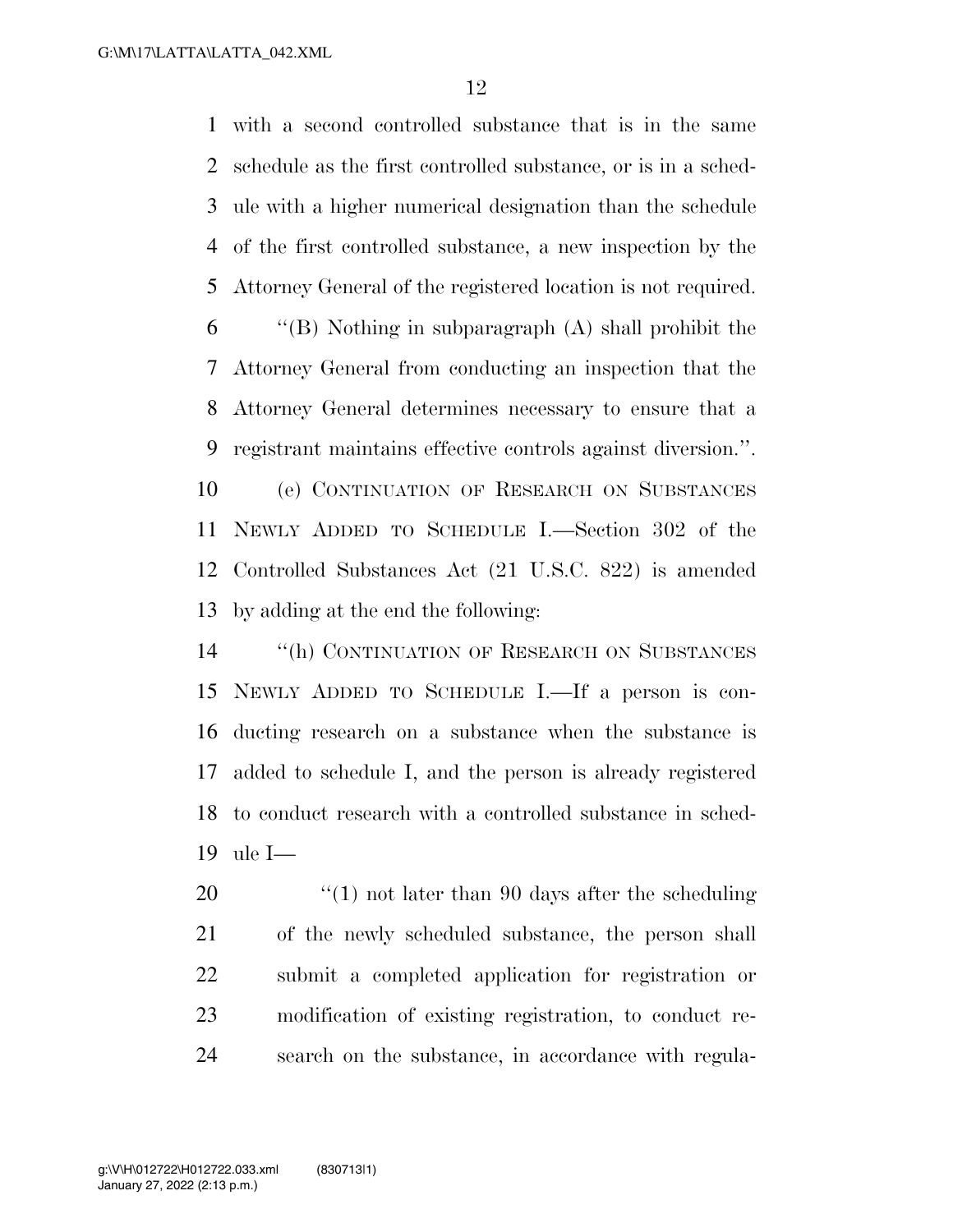| $\mathbf{1}$   | tions issued by the Attorney General for purposes of   |
|----------------|--------------------------------------------------------|
| $\overline{2}$ | this paragraph;                                        |
| 3              | $\lq(2)$ the person may, notwithstanding sub-          |
| $\overline{4}$ | sections (a) and (b), continue to conduct the re-      |
| 5              | search on the substance until—                         |
| 6              | $\lq\lq$ the person withdraws the application          |
| 7              | described in paragraph (1) of this subsection;         |
| 8              | or                                                     |
| 9              | "(B) the Attorney General serves on the                |
| 10             | person an order to show cause proposing the            |
| 11             | denial of the application under section $304(c)$ ;     |
| 12             | $(3)$ if the Attorney General serves an order to       |
| 13             | show cause as described in paragraph $(2)(B)$ and      |
| 14             | the person requests a hearing, the hearing shall be    |
| 15             | held on an expedited basis and not later than 45       |
| 16             | days after the request is made, except that the hear-  |
| 17             | ing may be held at a later time if so requested by     |
| 18             | the person; and                                        |
| 19             | $\cdot$ (4) if the person sends a copy of the applica- |
| 20             | tion described in paragraph (1) to a manufacturer or   |
| 21             | distributor of the substance, receipt of the copy by   |
| 22             | the manufacturer or distributor shall constitute suf-  |
| 23             | ficient evidence that the person is authorized to re-  |
| 24             | ceive the substance.".                                 |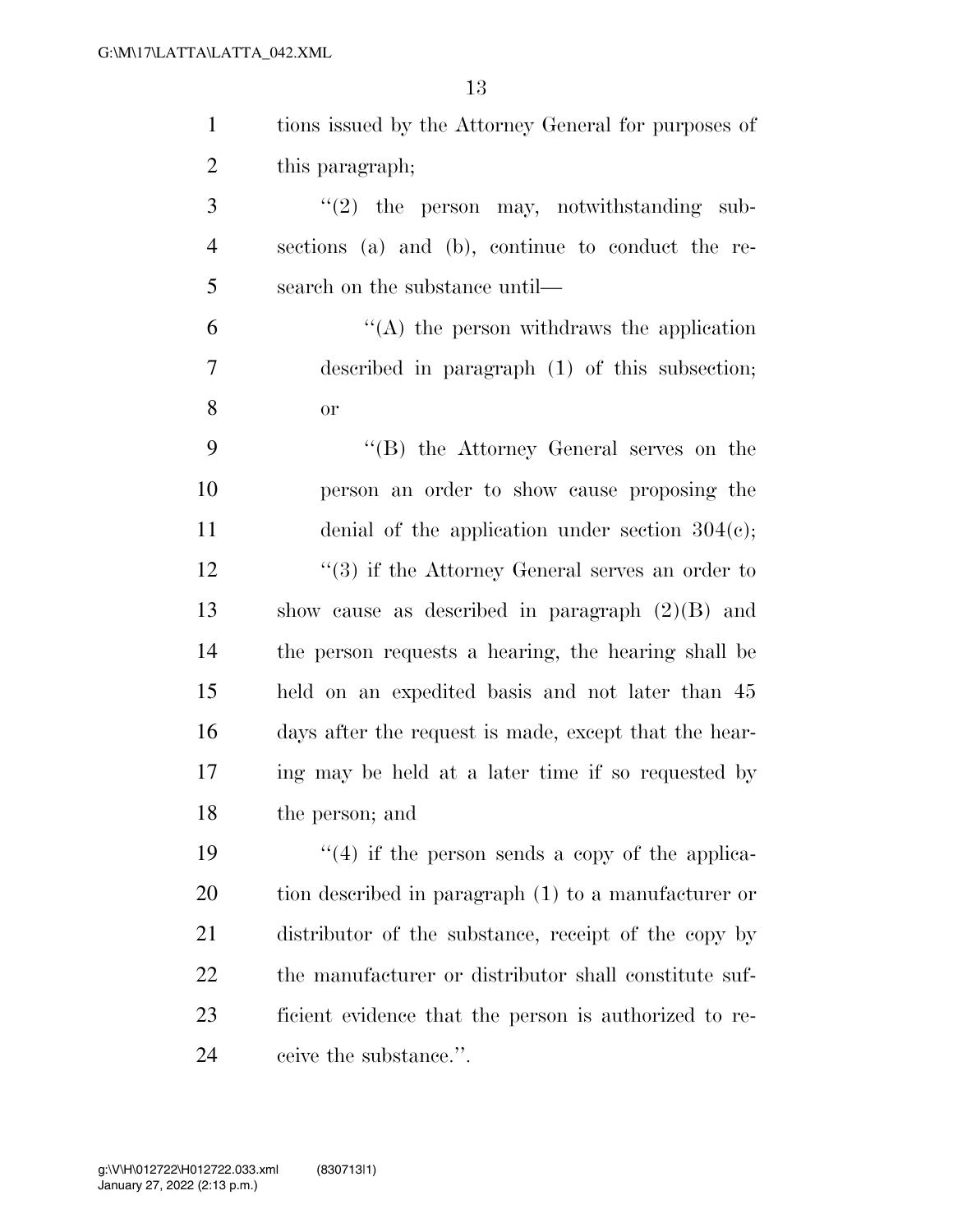(f) TREATMENT OF CERTAIN MANUFACTURING AC- TIVITIES AS COINCIDENT TO RESEARCH.—Section 302 of the Controlled Substances Act (21 U.S.C. 822), as amend- ed by subsection (e), is amended by adding at the end the following:

 ''(i) TREATMENT OF CERTAIN MANUFACTURING AC-TIVITIES AS COINCIDENT TO RESEARCH.—

8 "(1) IN GENERAL.—Except as provided in para- graph (3), a person who is registered to perform re- search on a controlled substance may perform manu- facturing activities with small quantities of that sub- stance, including activities described in paragraph (2), without being required to obtain a manufac-turing registration, if—

 ''(A) the activities are performed for the purpose of the research; and

17  $\langle G \rangle$  the activities and the quantities of the substance involved in the activities are stat-ed in—

 $\frac{1}{1}$  a notification submitted to the Attorney General under section 303(l); 22 ''(ii) a research protocol filed with an application for registration approval under section  $303(f)$ ; or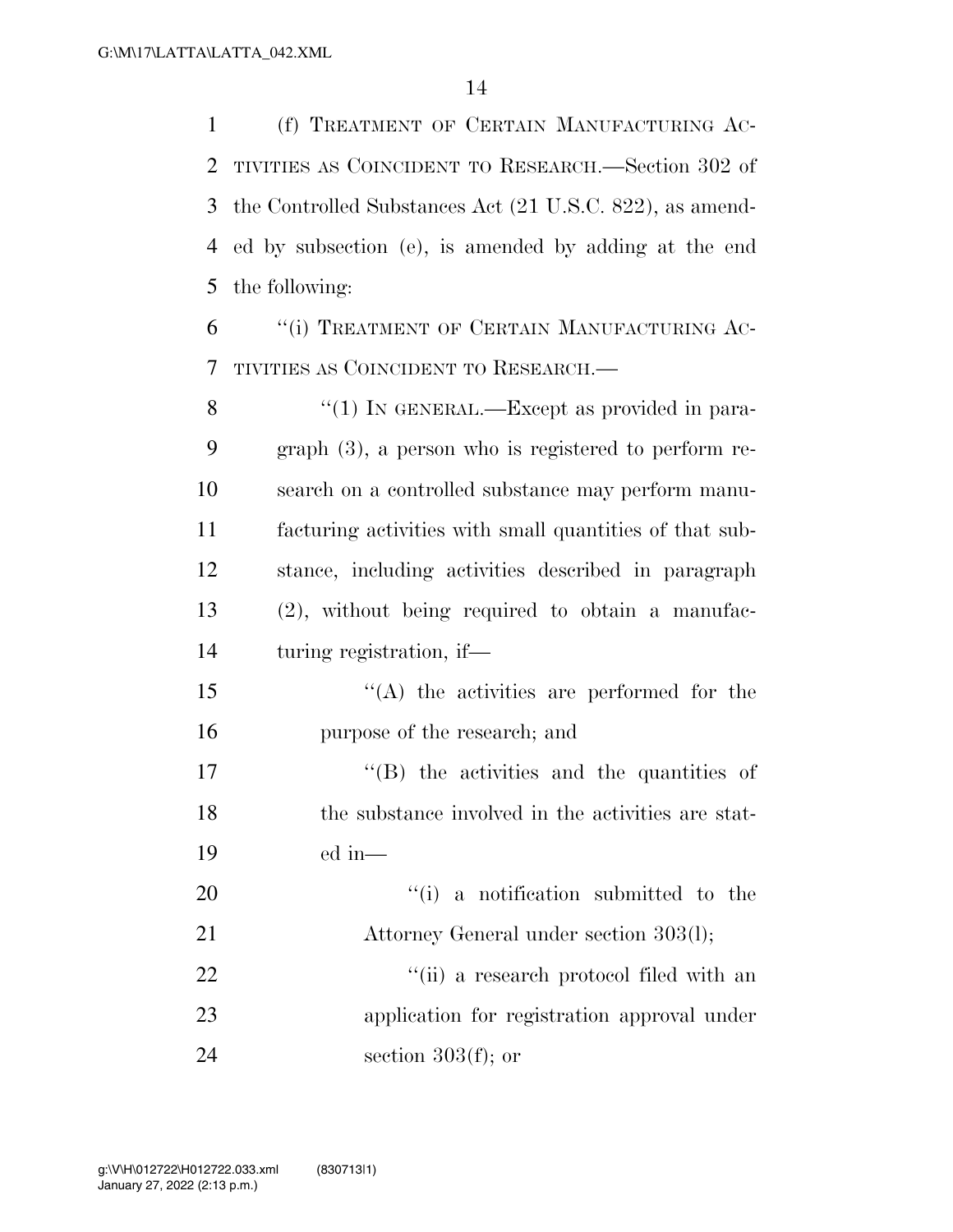| $\mathbf{1}$   | "(iii) a notification to the Attorney               |
|----------------|-----------------------------------------------------|
| $\overline{2}$ | General that includes—                              |
| 3              | $\lq\lq$ (I) the name of the registrant;            |
| $\overline{4}$ | and                                                 |
| 5              | $\lq\lq$ (II) an attestation that the re-           |
| 6              | search to be conducted with the small               |
| 7              | quantities of manufactured substance                |
| 8              | is consistent with the scope of the re-             |
| 9              | search that is the basis for the reg-               |
| 10             | istration.                                          |
| 11             | "(2) ACTIVITIES INCLUDED.—Activities per-           |
| 12             | mitted under paragraph (1) include—                 |
| 13             | $\lq\lq$ processing the substance to create ex-     |
| 14             | tracts, tinctures, oils, solutions, derivatives, or |
| 15             | other forms of the substance consistent with—       |
| 16             | "(i) the information provided as part               |
| 17             | of a notification submitted to the Attorney         |
| 18             | General under section 303(l); or                    |
| 19             | "(ii) a research protocol filed with an             |
| 20             | application for registration approval under         |
| 21             | section $303(f)$ ; and                              |
| 22             | "(B) dosage form development studies per-           |
| 23             | formed for the purpose of requesting an inves-      |
| 24             | tigational new drug exemption under section         |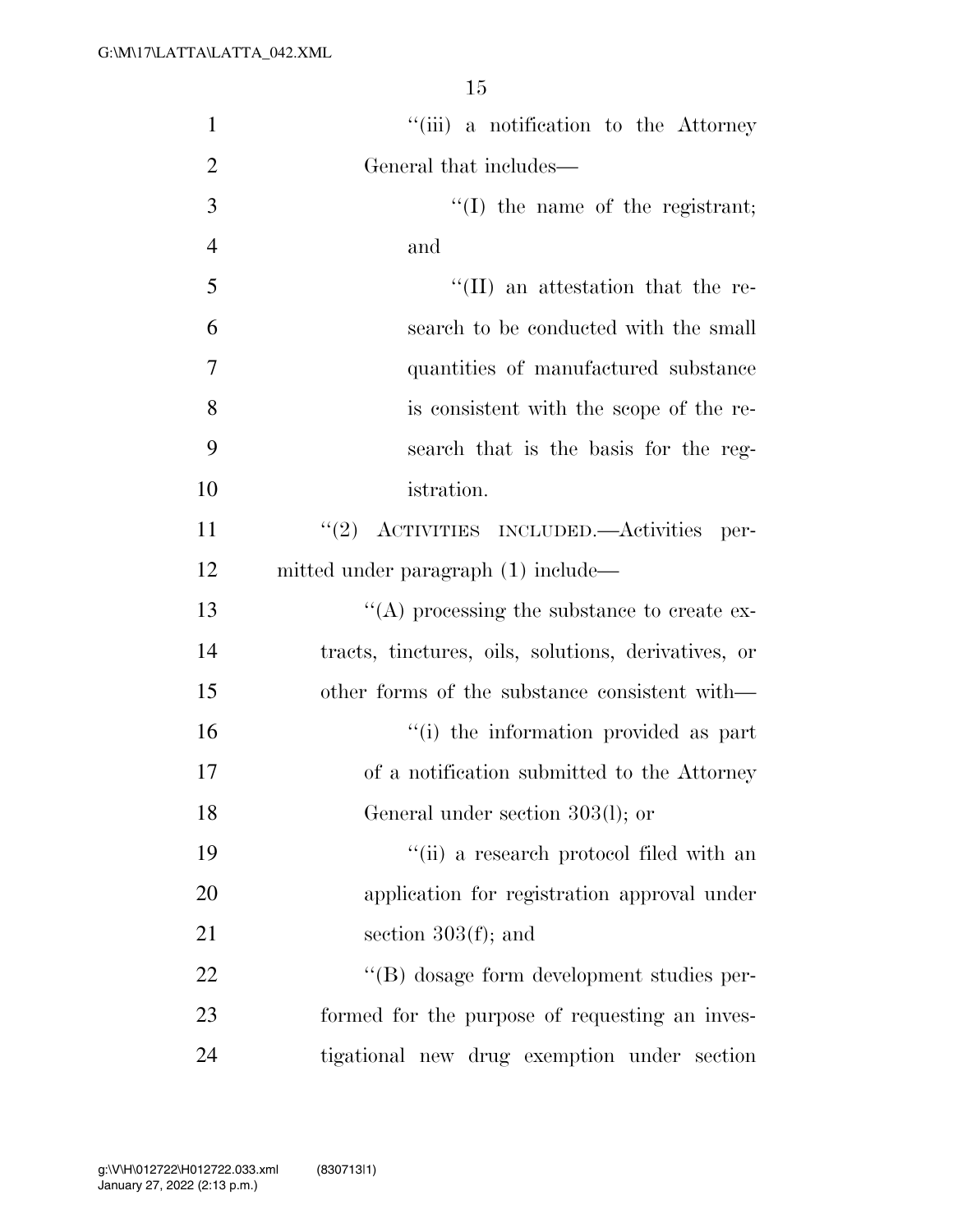505(i) of the Federal Food, Drug, and Cos-metic Act (21 U.S.C. 355(i)).

3 "(3) EXCEPTION REGARDING MARIHUANA. The authority under paragraph (1) to manufacture substances does not include the authority to grow marihuana.''.

 (g) TRANSPARENCY REGARDING SPECIAL PROCE- DURES.—Section 303 of the Controlled Substances Act (21 U.S.C. 823), as amended by subsection (a), is amend-ed by adding at the end the following:

11 "(m) TRANSPARENCY REGARDING SPECIAL PROCE-DURES.—

13 "(1) IN GENERAL.—If the Attorney General de- termines, with respect to a controlled substance, that an application by a practitioner to conduct research with the substance should be considered under a process, or subject to criteria, different from the process or criteria applicable to applications to con- duct research with other controlled substances in the same schedule, the Attorney General shall make public, including by posting on the website of the Drug Enforcement Administration—

 ''(A) the identities of all substances for which such determinations have been made;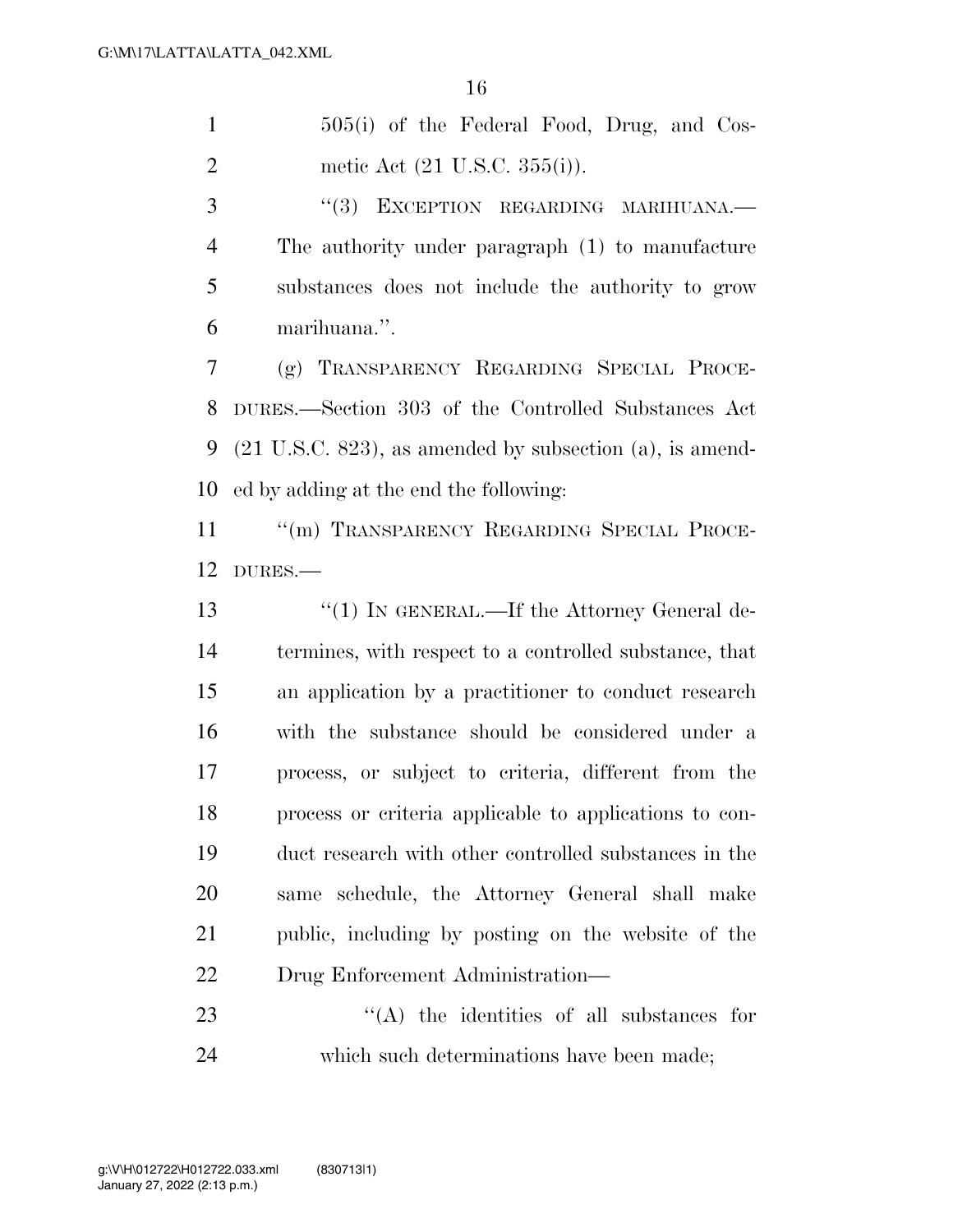| $\mathbf{1}$   | $\lq\lq$ (B) the process and criteria that shall be                 |
|----------------|---------------------------------------------------------------------|
| $\overline{2}$ | applied to applications to conduct research with                    |
| 3              | those substances; and                                               |
| $\overline{4}$ | $\lq\lq$ (C) how the process and criteria described                 |
| 5              | in subparagraph (B) differ from the process                         |
| 6              | and criteria applicable to applications to con-                     |
| 7              | duct research with other controlled substances                      |
| 8              | in the same schedule.                                               |
| 9              | "(2) TIMING OF POSTING.—The Attorney Gen-                           |
| 10             | eral shall make information described in paragraph                  |
| 11             | (1) public upon making a determination described in                 |
| 12             | that paragraph, regardless of whether a practitioner                |
| 13             | has submitted such an application at that time.".                   |
| 14             | SEC. 20503. RULEMAKING.                                             |
| 15             | (a) INTERIM FINAL RULES.—The Attorney Gen-                          |
| 16             | $eral$ —                                                            |
| 17             | $(1)$ shall, not later than 1 year of the date of                   |
| 18             | enactment of this Act, issue rules to implement this                |
| 19             | Act and the amendments made by this Act; and                        |
| 20             | $(2)$ may issue the rules under paragraph $(1)$ as                  |
| 21             | interim final rules.                                                |
| 22             | (b) PROCEDURE FOR FINAL RULE.—                                      |
| 23             | <b>EFFECTIVENESS</b><br>(1)<br>OF<br><b>INTERIM</b><br><b>FINAL</b> |
| 24             | RULES.—A rule issued by the Attorney General as                     |
| 25             | an interim final rule under subsection (a) shall be-                |